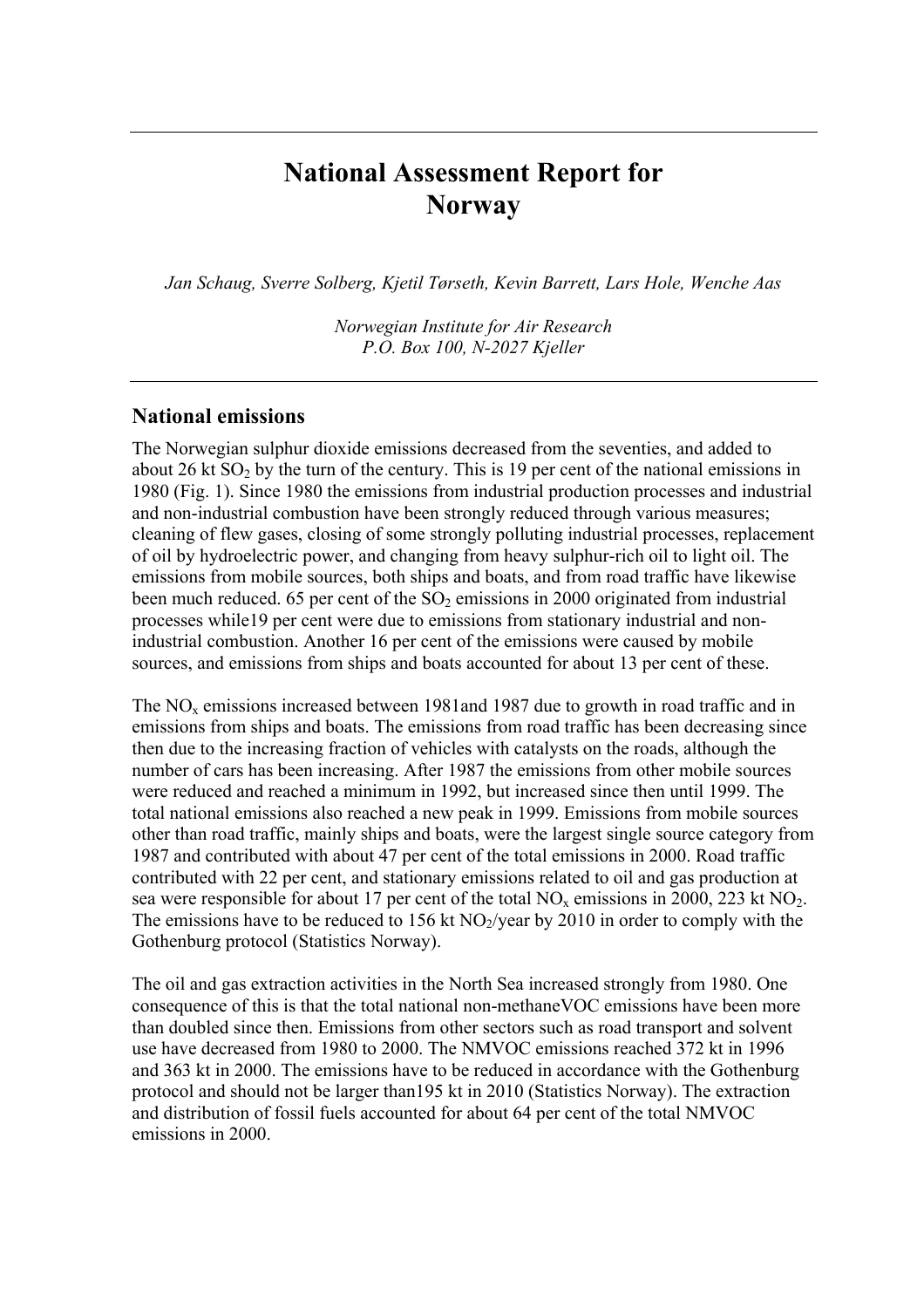The far largest source of ammonia emissions in Norway is agricultural activities. These emissions accounted for about 91 per cent of the total emissions in the year 2000. Another 6 per cent were due to emissions from vehicles. The  $NH<sub>3</sub>$  emissions were rather constant between 1980 and 1990 but increased weakly until 1996. After 1996 a small reduction in the ammonia emissions has taken place in Norway. Ammonia is chemically an alkaline substance, but may have an acidifying effect in soil and water due to a bacterial conversion of ammonia to nitric acid. The aim is to have emissions in 2010 at the 1990 level.



*Figure 1. Annual emissions of SO<sub>2</sub> and NO<sub>x</sub> from 1980 to 2000 and projections for 2010 and 2020.* 



*Figure 2. Annual emissions of non-methane VOC from 1980 to 2000.* 

Sodium, magnesium, and chloride originate from sea salt, while calcium and potassium have a mixed origin. The national contributions to airborne concentrations of non-sea salt Ca and K in Norway are small compared to the contributions from emissions in Continental Europe.

The Norwegian emissions of lead, cadmium, and mercury were reduced by 97, 58 and 44 % respectively from 1990 to 2001 (Statistics Norway). This is mainly caused by removal of lead in gasoline and reduced emission from metallurgical industry.

# **Measurement network and site characteristics**

The large precipitation amounts at the western and southern parts of this country are due to cooling of moist air masses from the sea that are lifted by the mountains behind the coastline. Wet deposition of pollutants can be further enhanced by a seeder-feeder effect when raindrops on their way down dissolve pollutants from clouds that are closer to the ground. It is known that concentrations in near-ground clouds can be high, and higher than in precipitation (e.g. Fowler et al., 1988). This occurs e.g. with air transported from southerly to westerly winds to the southern part of Norway. The wet deposition of acidifying substances has been more important than dry deposition processes in Norway.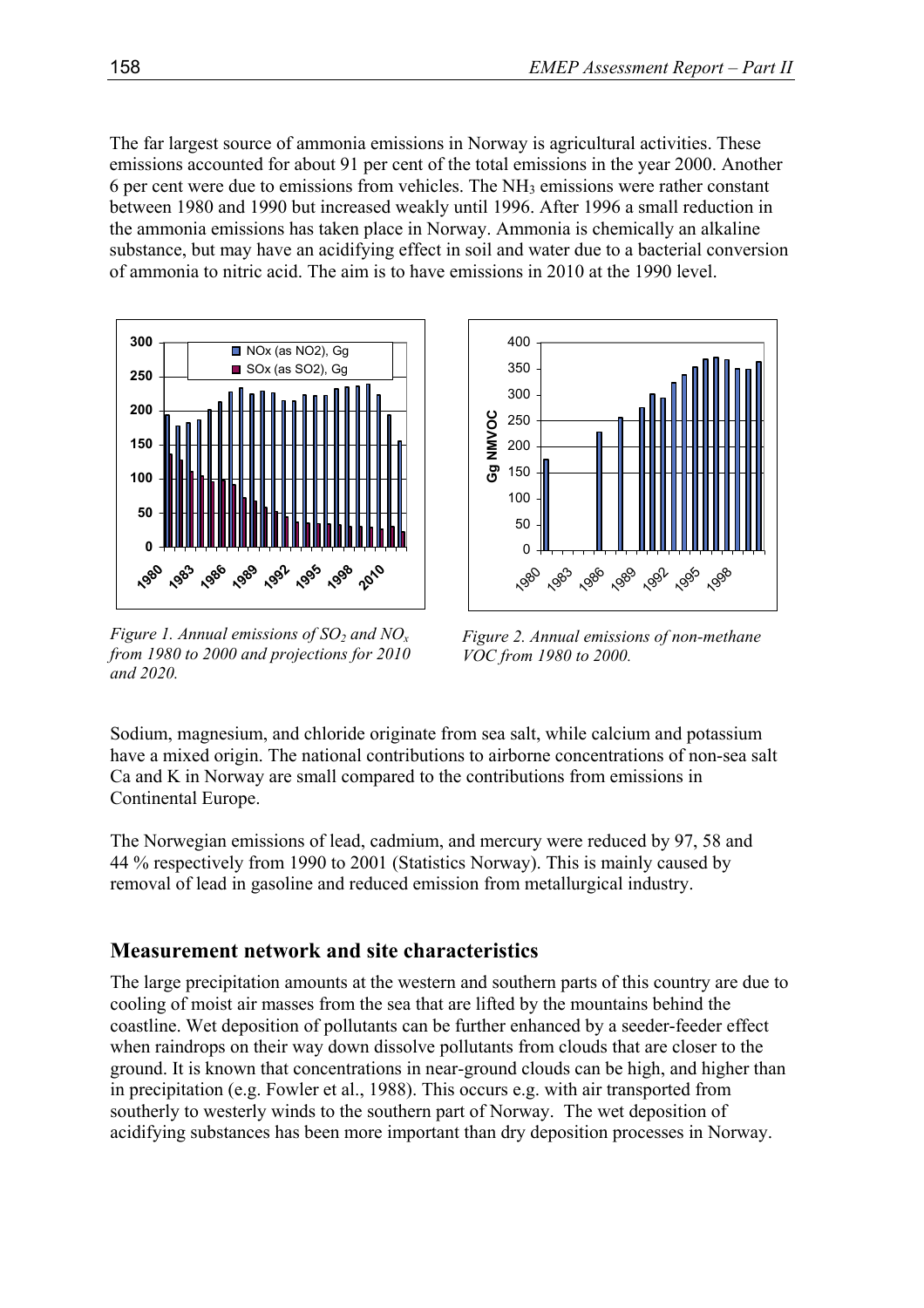The first measurement sites in Norway were established in the precipitation-rich belt between the coastline and the mountains in southern Norway. A fairly large network in southern Norway that was in operation in the early seventies has over time been reduced to a small regionally representative network consisting of seven EMEP sites.



*Figure 3. Location of EMEP measurement sites in Norway.* 

Additionally a fairly large secondary network has been operated for effect studies. The operational network (2002) in mainland Norway is presented in Fig. 3. The site at Karasjok replaced the nearby site at Jergul from 1997.

The southwestern and western transport directions for air masses are the most frequent precipitation-carrying directions at all sites. Directions from southwest via west to north are the most important wind directions, all days taken into account. The southern direction was also important in the middle and northern part of Norway.

# **Trends in sulphur components in southern Norway**

The very strong reductions in the annual average concentrations of sulphur dioxide and sulphate in particles between 1978 and 2000 in the southernmost part of Norway (Birkenes and Skreådalen) are given in Table 1. The results in the Table are based on the Sen slope estimator on annual averages. The annual averages of  $SO_2$  and  $SO_4$ air in 2000 were e.g. reduced by 65 and 58 per cent respectively from the 1978/79 averages at Birkenes. Fig. 4 presents the trend in the sulphur dioxide concentrations at Birkenes, Jergul, and at Spitsbergen. Annual means of excess sulphate concentrations in precipitation at Birkenes and Jergul are given in Fig. 5.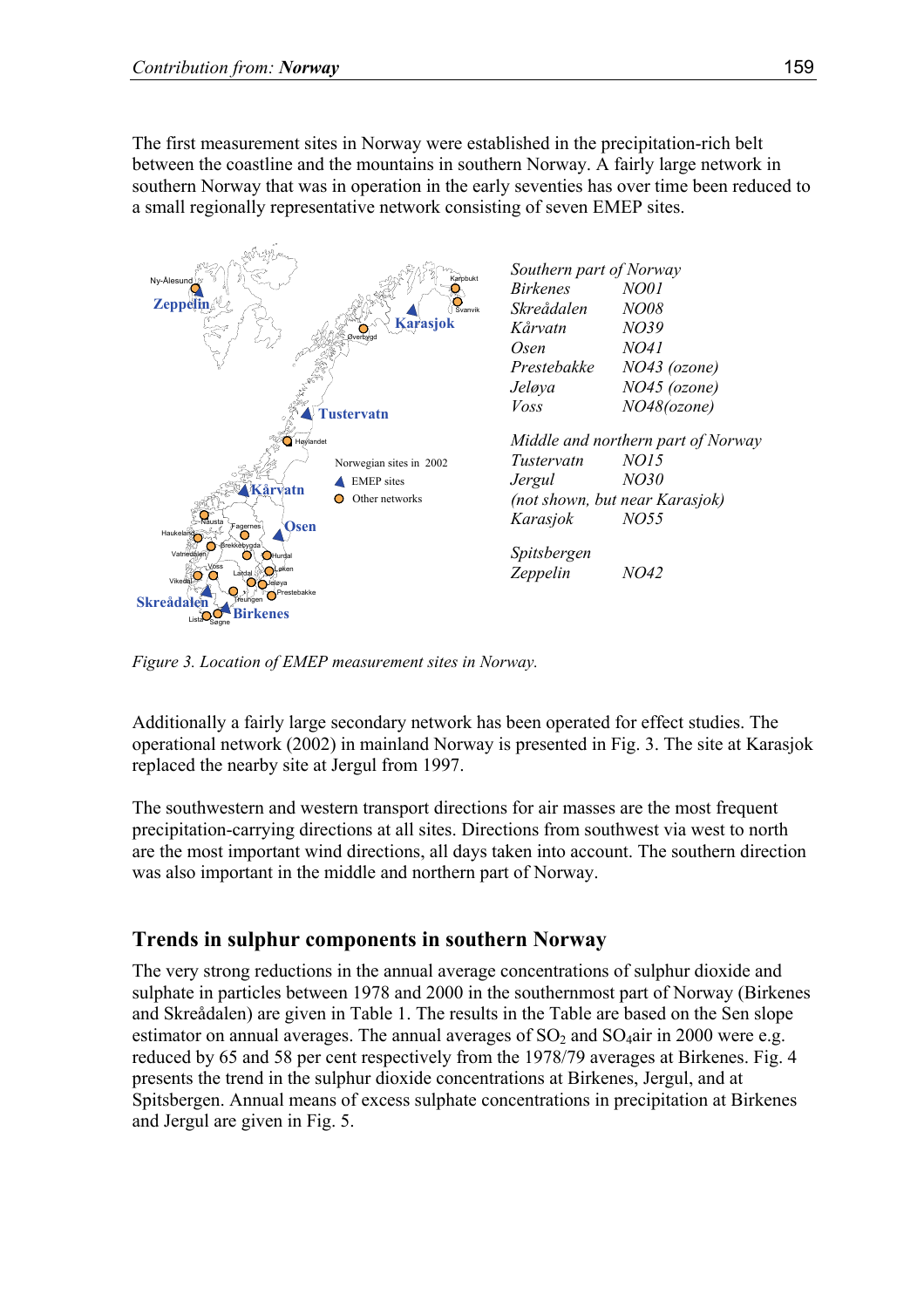The sulphate concentrations in precipitation in southern Norway have significant downward trends at all sites in the annual total concentrations and in all seasons with Osen as an exception. The annual wet depositions and the summer seasonal wet depositions of excess sulphate likewise were significantly reduced at all sites. There were no distinct trends in the precipitation amounts.

*Table 1. Changes in concentrations of sulphur dioxide and sulphate in airborne particles in southern Norway between 1978 and 2000. Total changes are relative to the 1978/79 means. Trends are significant at a 0.05 or higher level of significance.* 

| Site            | Period   | Annual change 1978-2000;<br>$\mu$ g S/(m <sup>3</sup> · year) |                 | Total change<br>1978-2000;<br>in per cent |                 |
|-----------------|----------|---------------------------------------------------------------|-----------------|-------------------------------------------|-----------------|
|                 |          | SO <sub>2</sub>                                               | SO <sub>4</sub> | SO <sub>2</sub>                           | SO <sub>4</sub> |
| <b>Birkenes</b> | Winter   | $-0.080$                                                      | $-0.046$        | $-59$                                     | -75             |
|                 | Spring   | $-0.050$                                                      | $-0.055$        | -65                                       | -63             |
|                 | Summer   | $-0.010$                                                      | $-0.021$        | $-37$                                     | $-43$           |
|                 | Autumn   | $-0.022$                                                      | $-0.021$        | $-77$                                     | -50             |
|                 | All year | $-0.042$                                                      | $-0.032$        | -65                                       | -58             |
| Skreådalen      | Winter   | $-0.078$                                                      | $-0.033$        | $-59$                                     | $-83$           |
|                 | Spring   | $-0.054$                                                      | $-0.050$        | $-74$                                     | -82             |
|                 | Summer   | $-0.011$                                                      | $-0.020$        | $-67$                                     | -50             |
|                 | Autumn   | $-0.022$                                                      | $-0.021$        | $-91$                                     | $-67$           |
|                 | All year | $-0.045$                                                      | $-0.030$        | -77                                       | $-70$           |



*Figure 4. Trends in sulphur dioxide at Birkenes, Jergul, and Spitsbergen. Units:*  $\mu$ g *S*/ $m^3$ .



*Figure 5. Trends in excess sulphate in precipitation at Birkenes and Jergul. Units: mg S/L.* 

When the trends in the sulphur dioxide concentrations in different sectors are weighted with the corresponding wind frequencies, the results reveal that emission reductions in the eastern, southeastern, and western sector contributed most to the reduced  $SO<sub>2</sub>$ concentrations. The decrease in the southeastern sector is important since the concentrations here have been among the highest, all sector taken into account. The air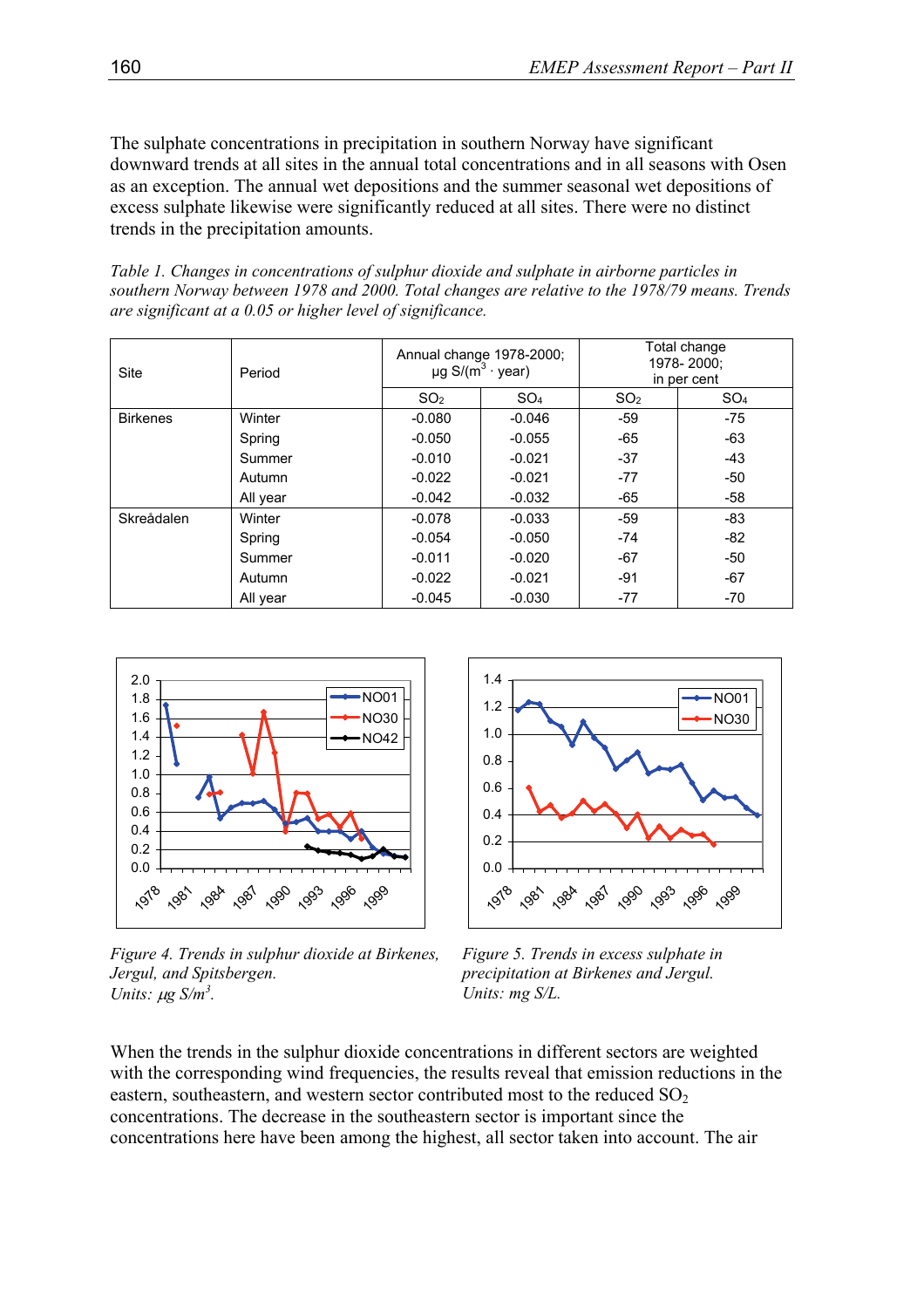transport from this sector is not very frequent. Fig. 6 gives the annual means of sulphur dioxide from different transport directions for four years.

Corresponding combinations of particulate sulphate concentrations and wind frequencies reveal that the emission reductions in east, southeast, south, and west had the strongest effect on the reduced sulphate concentrations in southern Norway. The effect of the reductions in the undetermined sector had, however, the largest effect of all at all sites. The trends in the southwestern direction were not significant, this is surprising since the UK sulphur dioxide emissions in this sector in 1996 were reduced to one half compared to1986-1987.



*Figure 6. Annual means of sulphur dioxide concentrations for different transport directions for air masses, and for the undetermined transport directions. Birkenes.* 

### **Trends in sulphur components in the middle and northern of Norway**

The site in the geographical middle of Norway, Tustervatn, experienced significant reduced concentrations in all seasons for sulphur dioxide and for sulphate both in air and precipitation from 1980. This site is located in one of the cleanest regions with respect to air pollution in Norway.

The wet deposition of sulphate has been generally low in all seasons and had a decreasing tendency following the concentrations.

The emission reductions in south had the largest influence on the  $SO<sub>4</sub>$  concentrations at Tustervatn, and the reductions in the emissions from east to southwest were all important for the reduction of the  $SO_2$  concentrations in the middle part of Norway. The contributions from undetermined transport directions had large influences on the concentrations.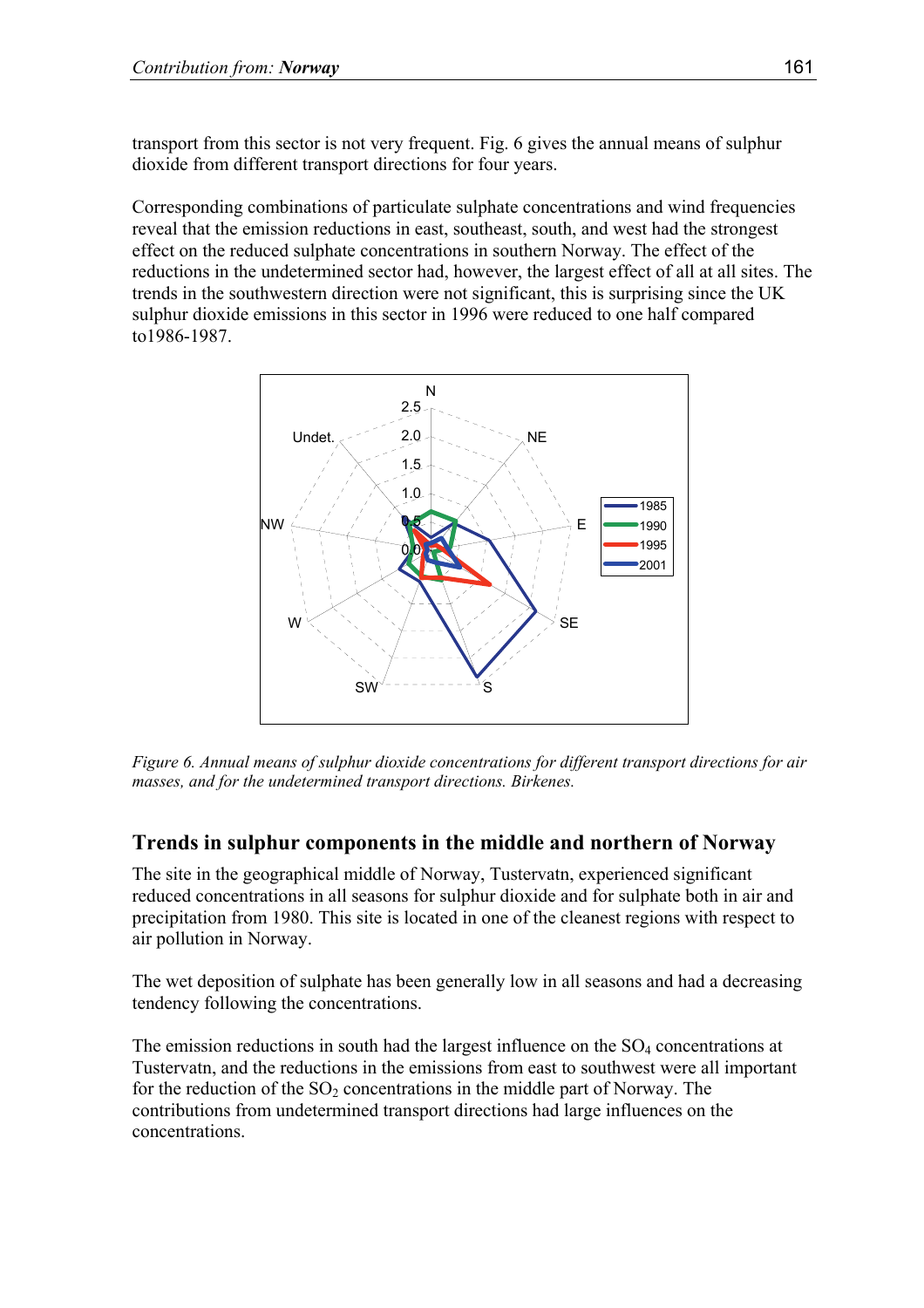*Table 2. Annual changes in concentrations of sulphur dioxide and sulphate in airborne particles between 1980 and 2000 at Tustervatn, and between 1978 and 2000 at Jergul/Karasjok. Total changes are relative to the 1980/1981 means at Tustervatn and 1978/1979 at Jergul. Trends are significant at 0.05 or a higher level of significance.* 

| <b>Site</b>     | Averaging period | Annual change<br>$\mu$ g S/(m <sup>3</sup> · year) |                 | Total changes;  |                 |
|-----------------|------------------|----------------------------------------------------|-----------------|-----------------|-----------------|
|                 |                  |                                                    |                 | in per cent     |                 |
|                 |                  | SO <sub>2</sub>                                    | SO <sub>4</sub> | SO <sub>2</sub> | SO <sub>4</sub> |
| Tustervatn      | Winter           | $-0.053$                                           | $-0.021$        | $-90$           | -78             |
|                 | Spring           | $-0.041$                                           | $-0.041$        | -80             | -83             |
|                 | Summer           | $-0.007$                                           | $-0.011$        | -54             | $-42$           |
|                 | Autumn           | $-0.015$                                           | $-0.009$        | $-70$           | $-47$           |
|                 | All year         | $-0.029$                                           | $-0.019$        | -88             | -61             |
| Jergul/Karasjok | Winter           | $-0.064$                                           | $-0.020$        | $-52$           | $-67$           |
|                 | Spring           | $-0.065$                                           | $-0.037$        | $-73$           | -83             |
|                 | Summer           |                                                    | $-0.013$        |                 | -56             |
|                 | Autumn           |                                                    | $-0.012$        |                 | -57             |
|                 | All year         | $-0.044$                                           | $-0.023$        | -64             | -68             |

In northern Norway the sulphur dioxide seasonal averages at Jergul were reduced in winter and spring. The concentrations in all seasons were fairly constant until the end of the eighties, but have decreased strongly since then. Summer and spring concentrations have been low since the end of the seventies and have no distinct trend. The sulphate concentrations in air are lower than the sulphur dioxide concentrations, and have, like these, been decreasing since the late eighties.

The excess sulphate concentrations in precipitation have visual decreasing tendencies in all seasons except in winter, and in the annual averages from 1978, none of these are, however, significant. All corresponding wet depositions decreased significantly.

The highest concentrations of sulphate in particles at Jergul were transported from east, southeast, south and southwest. These air masses contained well-aged pollutants from distant Continental sources. The emission reductions with the largest effect on the reduced SO4air concentrations at Jergul took place in southwestern and southern directions.

Improvements in emissions in southern and eastern directions prove to have the largest effect on the Jergul  $SO_2$  concentrations. The nickel smelters on the Kola Peninsula are among the sources in eastern direction contributing to the  $SO<sub>2</sub>$  measured at Jergul.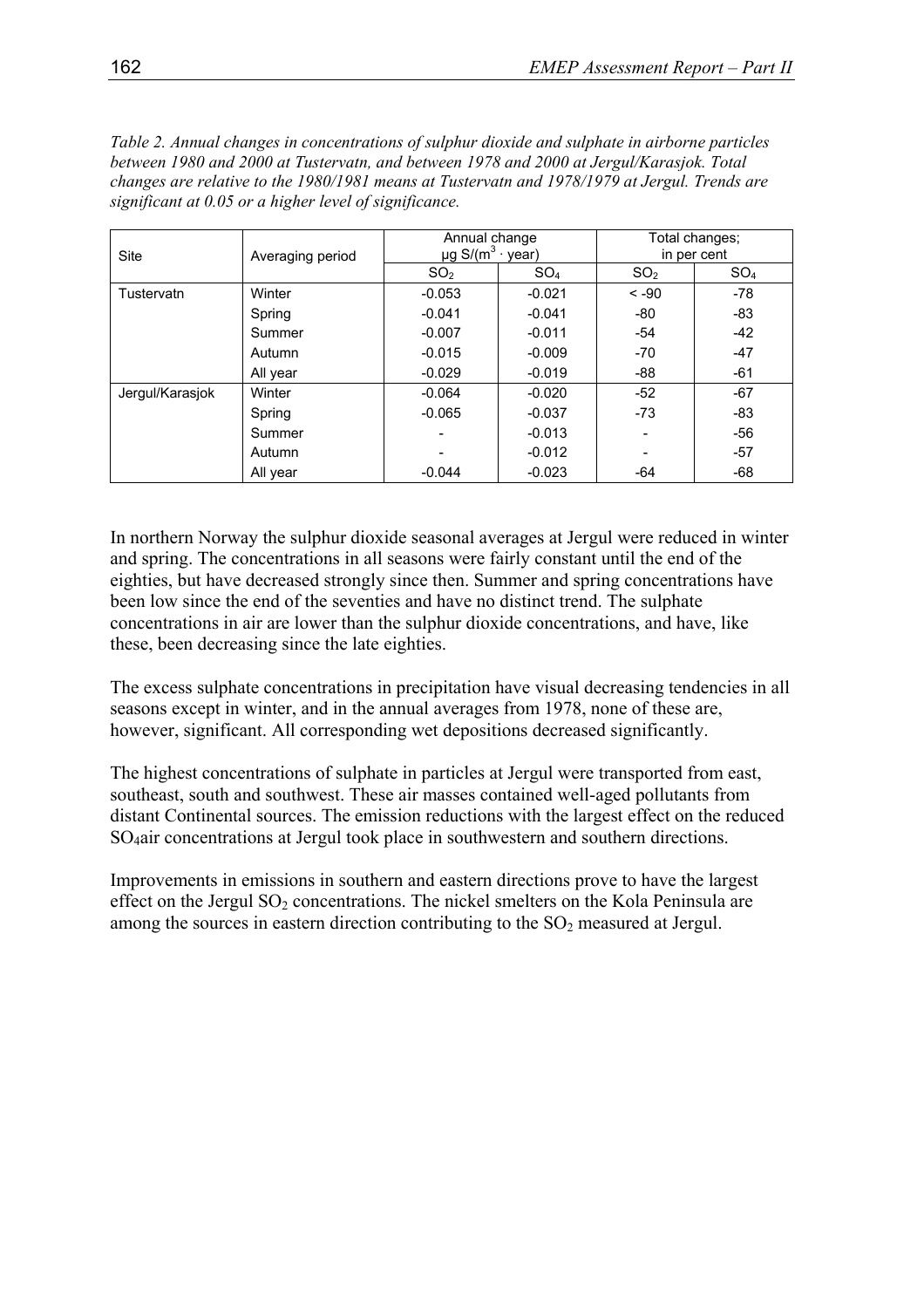

*Figure 7. Annual means of sulphur dioxide concentrations for different air mass transport directions, and for the undetermined directions. Jergul 1985, 1990, 1995, and Karasjok 2001.* 

# **Trends in nitrogen components in southern Norway**

Several neighbouring countries decreased their emissions of nitrogen oxides from the late 1980ies following the Protocol concerning the control of emissions of nitrogen oxides. This Protocol focused on a freezing and reduction of the  $NO<sub>x</sub>$  emissions with 1987 as the basis year.

The decrease in the emissions of  $NO<sub>x</sub>$  is clearly detectable in the nitrogen dioxide measurements that were started in 1982 at Birkenes. At Birkenes and Skreådalen the annual and seasonal averages reached their maxima in 1988, which were followed by decreasing averages until 1992 – 1993. The winter concentrations were the highest while the lowest concentrations occurred during summer. This is due both to shorter lifetimes for the oxides during the warm season, and lower emissions.

The nitrogen dioxide concentrations at Kårvatn at the west coast and at Osen in the inland had temporal trends quite similar to those at the two sites above as seen from Fig. 8.

The decrease in the concentrations at Birkenes and Skreådalen can be seen with transport from all directions except from southeast to southwest, which had the highest concentrations. Persistently high concentrations from southerly directions may partly be due to emissions from the highway that connects the southeastern and southwestern parts of the country.

A stratification of the Kårvatn  $NO<sub>2</sub>$  data between 1988 and 1996 after air mass transport directions shows a decrease in the concentrations from all directions until 1993. At Osen most of the reduction took place with air transport from south and southwest.

The annual averages of the sum of the nitrates in air, nitric acid and particulate nitrate concentrations are given in Fig. 9. The nitric acid concentrations in Norway are expected to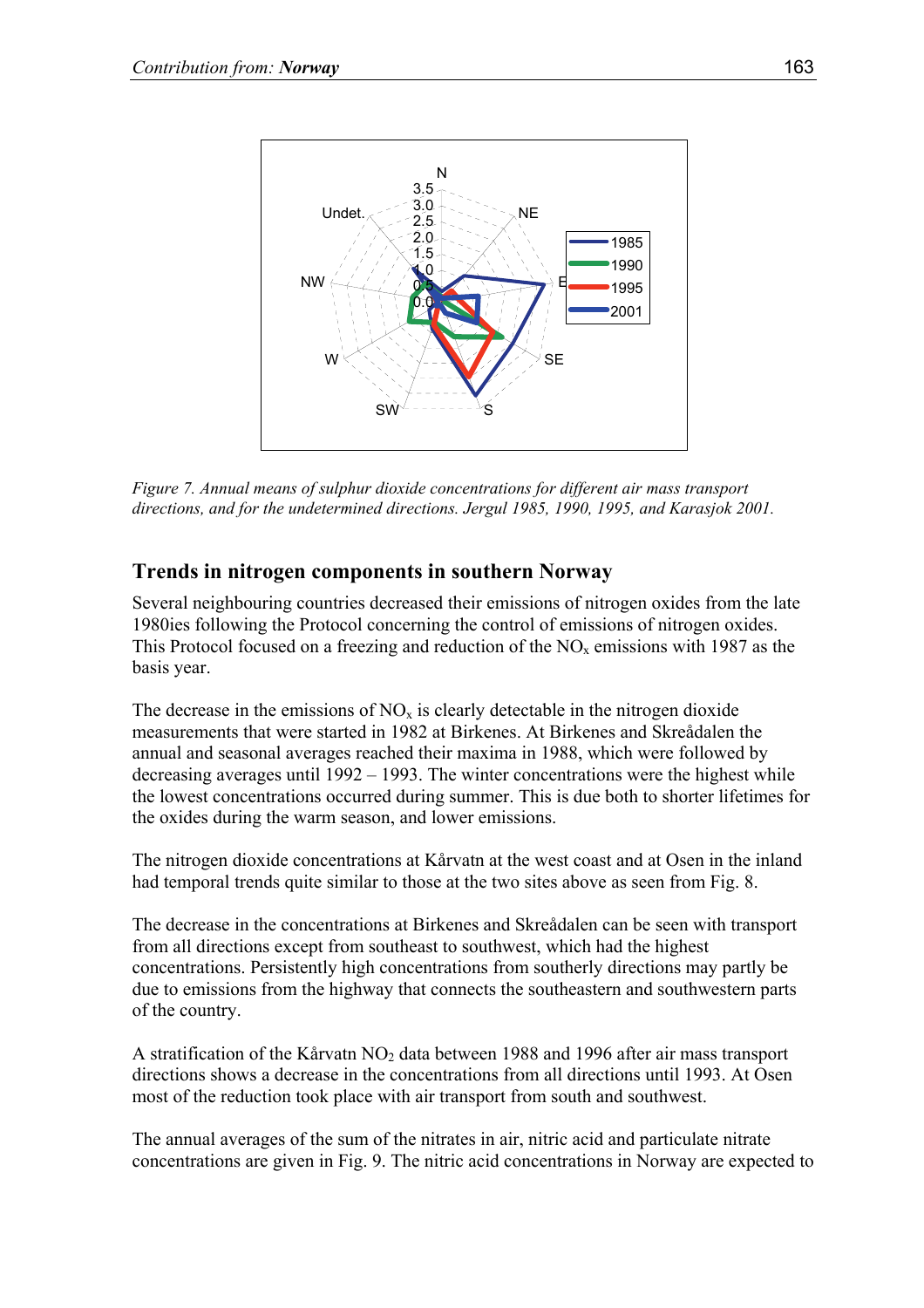be low compared to the particulate nitrate concentrations (Semb et al., 1998). The concentrations were very low, and a weak decreasing tendency in the averages can be seen during spring and winter, and in the annual averages at Birkenes and Skreådalen. The sum of the concentrations of nitric acid and nitrate in particles at Kårvatn was always extremely low, and no trends can be seen. There are very weak decreasing tendencies from 1989 in spring and summer concentrations at Osen.

Fig. 10 gives the precipitation weighted annual averages of nitrate in precipitation at the sites in the southern part of the country. There were no distinct tendencies at Birkenes before the end of the eighties when weak but significant downwards trends started during spring and summer as well as in the annual averages. This may reflect some of the decreases seen in the air data. The wet deposition has no trends at Birkenes.

The spring seasonal average of nitrate in precipitation at Kårvatn peaked around 1986 to 1988 similar to Skreådalen. The concentrations of nitrate in precipitation at Osen decreased weakly, but significantly, from 1988 to 2000. This is due to a weak decrease in the autumn concentrations. There are no trends in the wet-deposition of nitrate.

Measurements of the sum of gaseous ammonia and ammonium in particulate matter were started in 1987.

The results are quite different at Birkenes and Skreådalen due to considerable local emissions at Skreådalen. Significant decreasing trends occurred from 1987 for the spring and the much lower winter concentrations, as well as for the annual averages, at Birkenes. The concentration level at Kårvatn is similar to that at Birkenes while the Osen concentrations are lower than those at the other three sites in southern Norway.

Both Kårvatn and Osen had similar low decreases in the spring averages.

The trends in the precipitation measurements of ammonium are slightly different at the sites. The ammonium concentrations in precipitation at Birkenes have been reduced; winter, summer and annual averages have significant downward trends. The spring- and annual total wet depositions decreases are significant. The wet deposition at Kårvatn had a weak winter increase. At Osen there were no trends neither in concentrations nor in wetdepositions.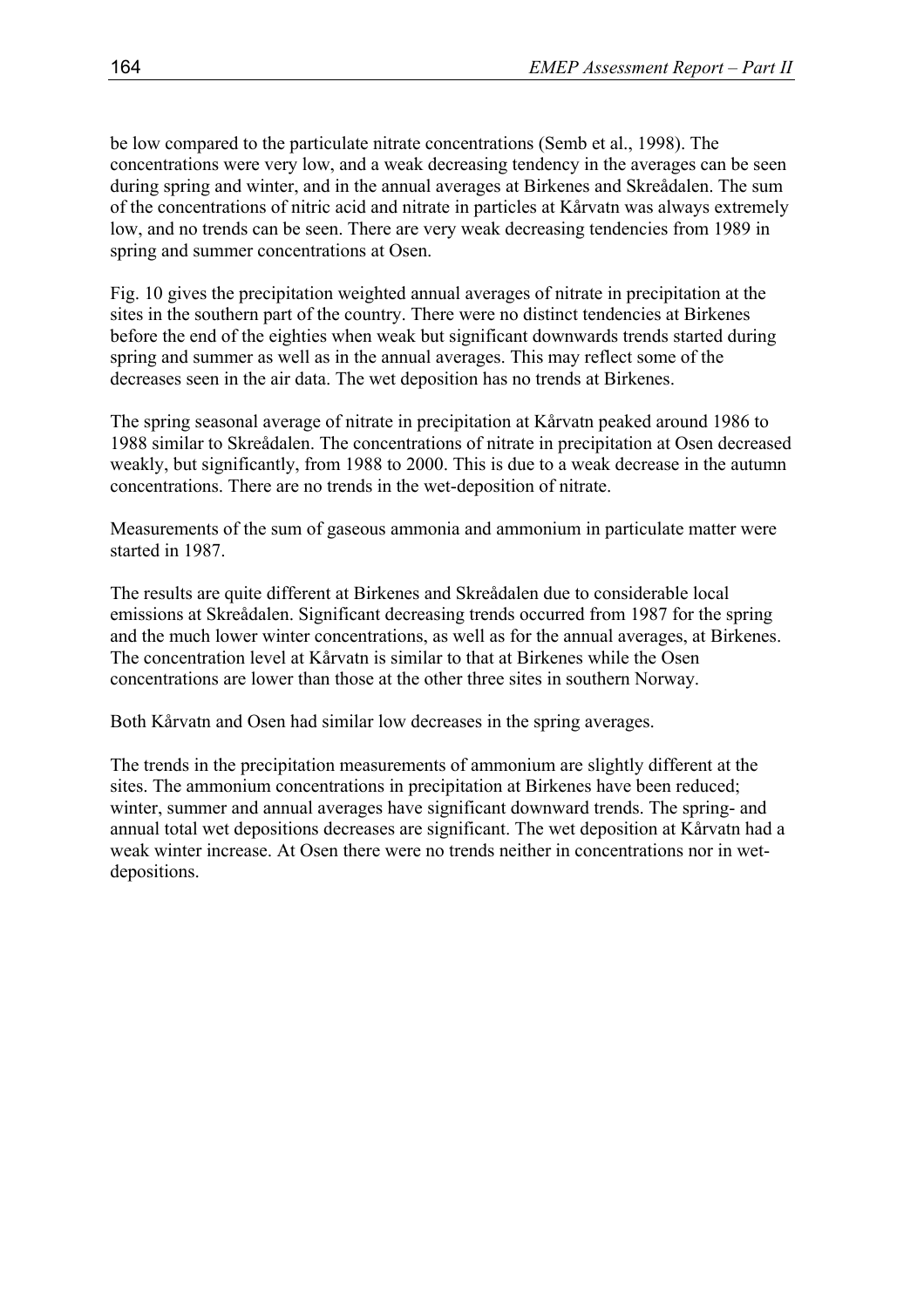

*Figure 8. Trends in the NO<sub>2</sub> annual averages in the southern part of Norway. Unit*  $\mu$ *g N/m<sup>3</sup>*.



*Figure 9. Trends in the annual averages of the sum of nitrate in airborne particles and nitric acid in the southern part of Norway. Unit*  $\mu$ *g N/m<sup>3</sup>.* 



*Figure 10. Trends in the annual averages of nitrate in precipitation in southern Norway. Unit mg N/L.* 

### **Trends in nitrogen components in the middle and northern parts of Norway**

The trend in the nitrogen dioxide data series at Tustervatn in Fig. 11 strongly resembles that in southern Norway. The measurements were started in 1988 and the concentrations decreased until about 1995. There was no detectable trend in the second half of the nineties.

The nitrogen dioxide measurements at Jergul were initiated in 1985, increased and reached a maximum around 1987. Like the data series at the more southern sites the concentrations have been rather constant since 1993/1994.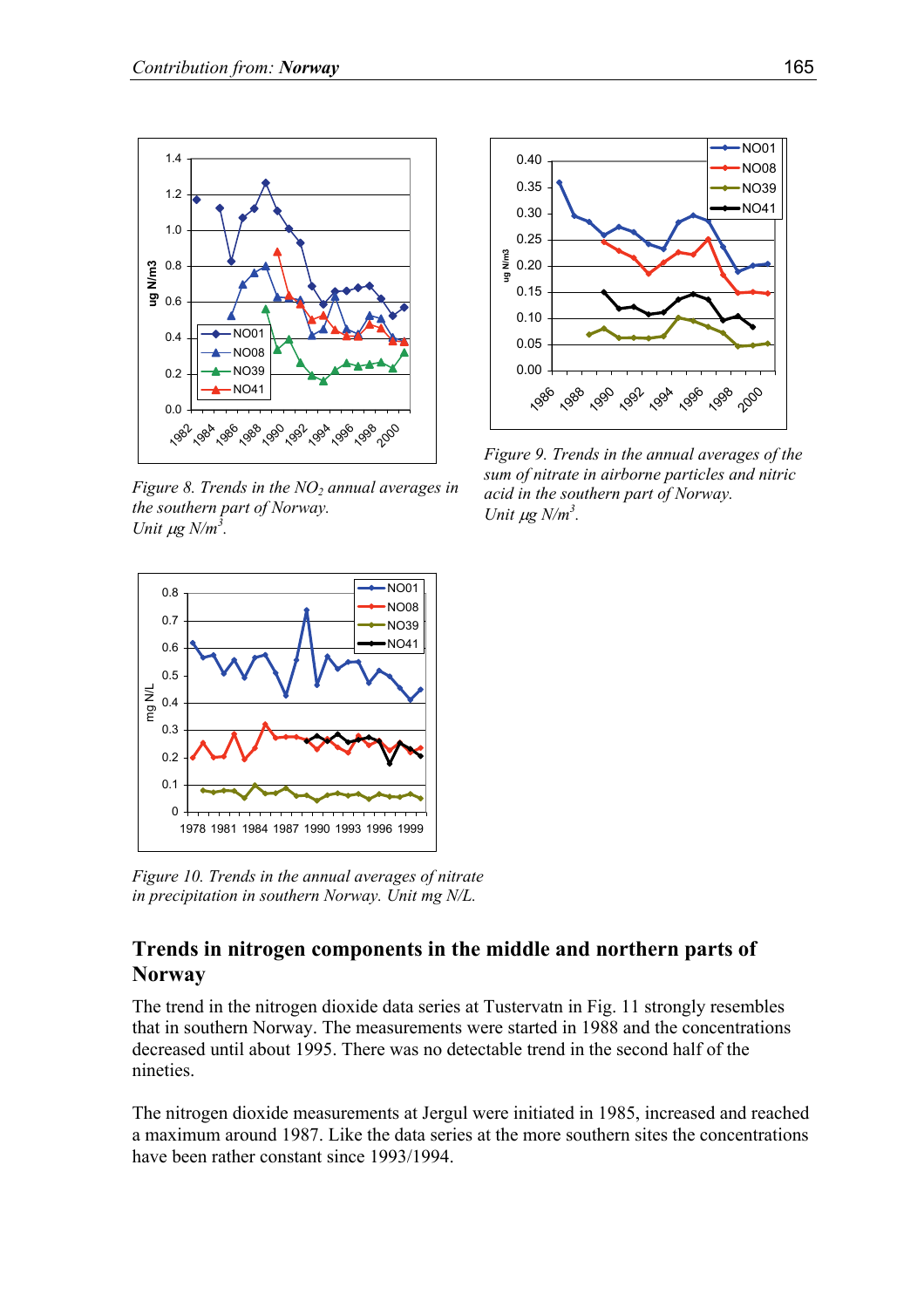

*Figure 11. Trends in the NO<sub>2</sub> annual averages in the middle and northern part of Norway. Unit*  $\mu$ *g N/m<sup>3</sup>.* 



*Figure 12. Trends in the precipitation weighted annual averages of nitrate in precipitation in the middle and northern part of Norway. Unit mg N/L.*

Stratified data between 1988 and 1996 further reveal that the highest concentrations at Tustervatn occurred with air mass transport from southeast.

The highest concentrations at Jergul between 1985 and 1996 occurred with transport of air masses from directions between east and southwest. The concentration level was relatively constant from 1993/1994.

The concentrations of the sum of nitric acid and nitrate in airborne particles are extremely low at Jergul and at Tustervatn. The spring concentrations had a very weak decrease from 1988 to 2000 at Jergul, but no trends could be seen at Tustervatn.

The precipitation measurements of nitrates in Fig. 12 had, as seen, no trends at Tustervatn and at Jergul.

The measurements of ammonium and ammonia at Tustervatn are influenced by agricultural activities and cannot be used for regional assessment of these components. The annual averages of ammonia and ammonium in particles at Jergul were low and decreased from 1986 until the site was taken out of operation from 1997. The annual reduction was due to decreased spring and summer concentrations from 1988 to 1996.

There were also decreasing trends in the precipitation spring- and summer concentrations of ammonia at Jergul from 1987. These seasonal averages reached their maximum values 1984 – 1986. Neither precipitation nor air concentration of ammonium had any trends during autumn and winter. The concentration maximum in the middle of the eighties was reflected in a corresponding maximum in the annual wet deposition of ammonium. The annual wet deposition decreased weakly from the end of the eighties.

Trends in sulphur and nitrogen compounds in air have also been described by Tørseth et al. (2001).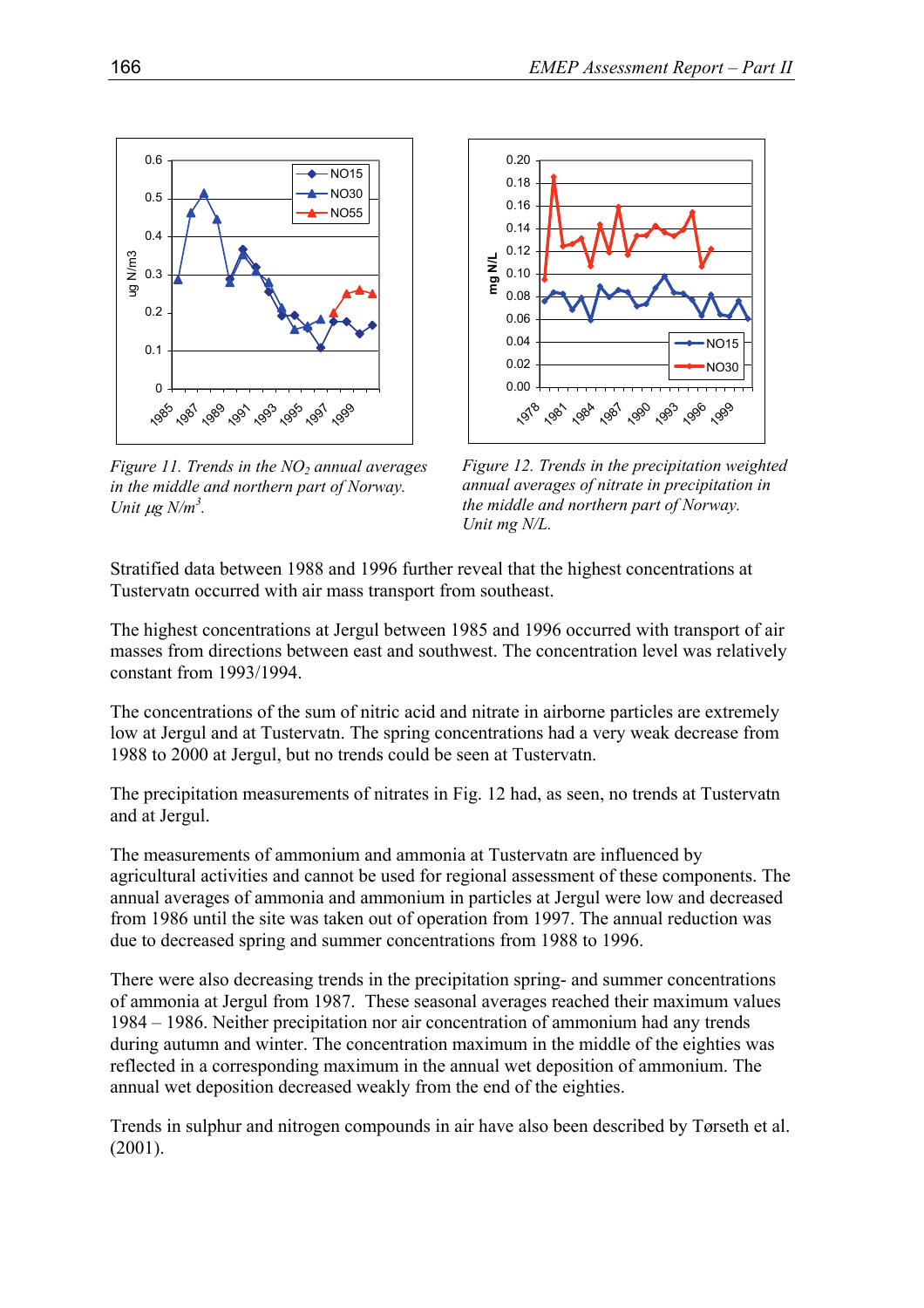# **Total deposition of non-sea salt sulphate and of total nitrogen**

The total annual sum of dry deposition of sulphur dioxide and airborne sulphate and the wet deposition of excess sulphate is given in Fig. 13 that also gives the total annual sum of the dry deposition of ammonia and nitrogen oxides and the wet deposition of nitrate and ammonium. The depositions have been presented for two 5-year periods; 1978–1982 and 1997–2001. More comprehensive calculations are given in Hole and Tørseth (2002).



*Figure 13. Total deposition of sulphur components and oxidized+reduced nitrogen.*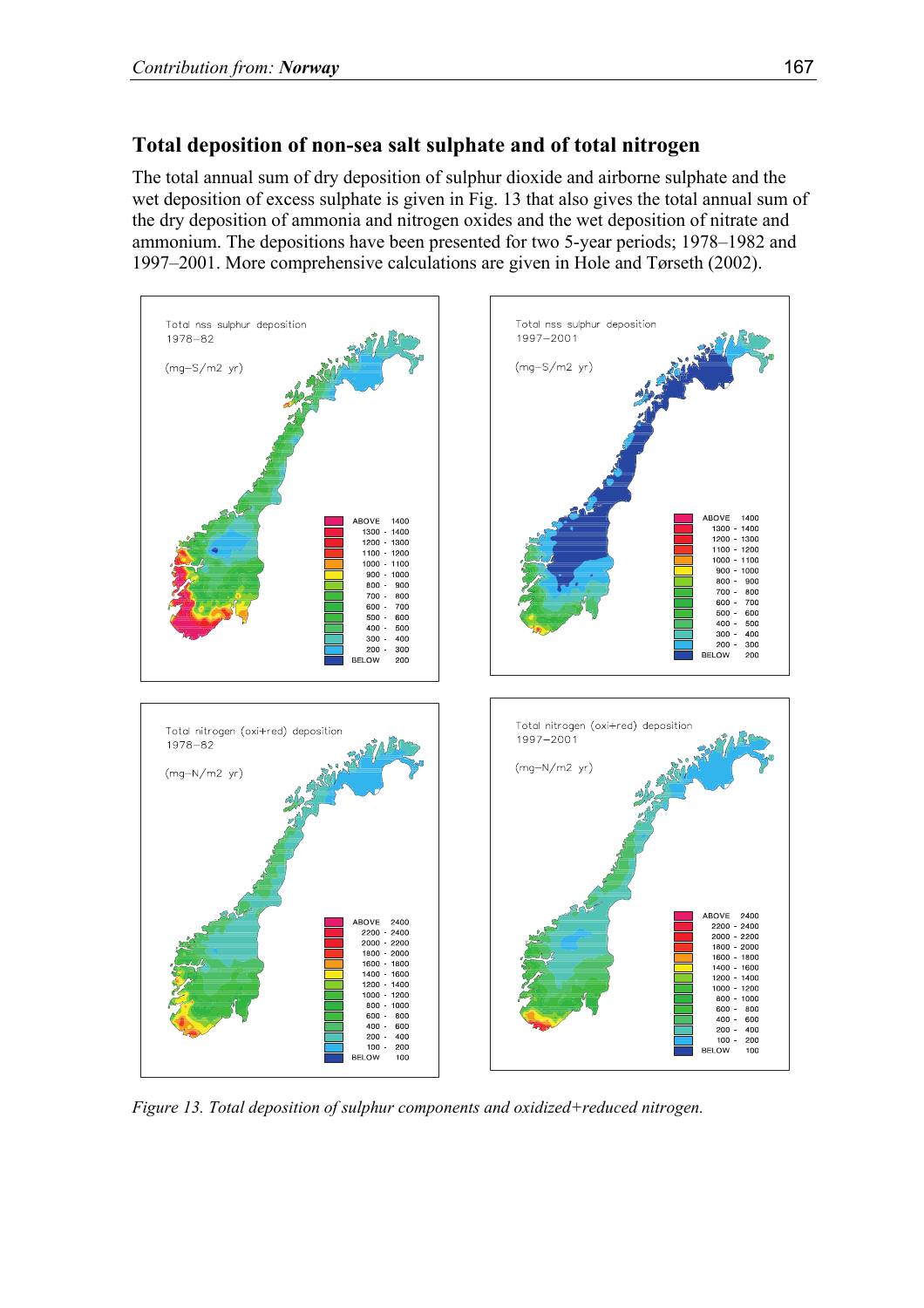#### **Trends in basecations**

Generally, concentration levels of non-sea salt basecations in air were 20–30% lower during the 1990s compared to 1986–1989. The even longer time series on precipitation concentrations from the early 1980s indicate even larger reductions in the order of 50%. The observed reductions are similar to the reductions in  $SO_2$  and  $SO_4$  in air (Tørseth et al., 1999).

Both calcium and potassium may be derived from both anthropogenic activities and from natural processes. The observed reductions are expected to be due to a reduction in emissions from industrial processes.

The highest median concentrations of nss Ca as well as for nss K occurred with transport from eastern to southeastern directions. This sector is mainly influenced by emissions in Eastern Europe. Somewhat lower values occurred with transport from the southern sector that represents Central Europe.

Generally, the ambient concentration levels of nss Ca and nss K are 30–50% higher in southern and south-western Norway compared to central and northern Norway. This gradient is generally somewhat lower than for  $SO<sub>2</sub>$ , but clearly indicates that advection on the synoptic scale is very important. Furthermore, co-variations are often seen in the time series for all individual sites on a daily basis, and in particular for nss Ca. This indicates that compounds originate in the same areas or are emitted from the same sources. Additionally, examination of the data series from individual sites with corresponding air mass trajectories, consistently points out Eastern Europe as the most important source region. With very few exceptions, these episodes occurred during unusual meteorological events with prolonged transport of air across southern Sweden and the Baltic Sea, from areas with known, large emissions of particulate matter, caused by the burning of oil-shale and production of cement in the Narva area.



*Figure 14: Annual average values of non-sea salt calcium and potassium concentrations in precipitation and in air at the site Birkenes.*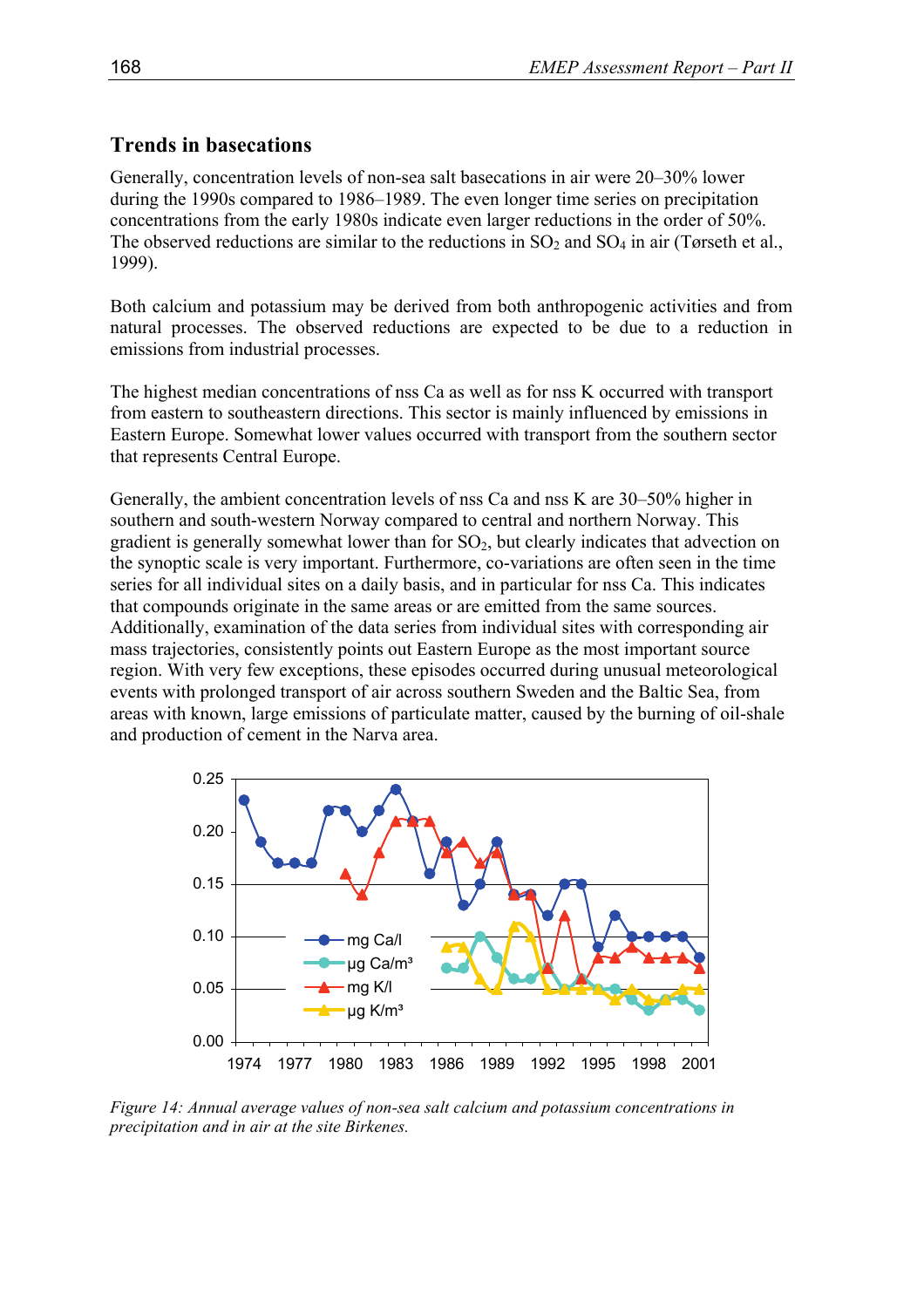## **Trends in pH in precipitation**

Annual precipitation weighted pH averages increased significantly at all sites during 1978 - 2000. The strongest pH increase took place during summer and spring in the southern and middle parts of the country. In the north, at Jergul, the strongest increase occurred during summer/autumn. The winter pH seasonal averages were not significantly changed at Jergul and at Osen.

## **Trends in surface ozone concentrations**

A summary of the trends in the Norwegian ozone monitoring data are given below. Due to varying procedures for the ozone monitoring back in time a detailed investigation of the monitoring history of each of the stations was required. A particular problem was the infrequent calibrations of the various instruments until approximately 1997 when a more rigorous procedure for quality assurance, field inspections and field calibrations were started.

Thus, based on the revealed monitoring history periods of the ozone data were rejected for the purpose of long-term trend studies, while regarded valid for other applications with less strict requirements for accuracy. This reduced the amount of data and the length of the time series considerably, decreasing the relevance of the trend study, but increasing the accuracy and reliability of the underlying data. All further analyses were based on this filtered data set.

These data indicated a reduction in the 99-percentile of the daily (daytime) ozone data in the southern part in the summer half year, although not seen at all sites, of the order of 1 ppbv/year during the 1990-ies. It should be stressed that the uncertainty in the trend rates is high due to the variability from year to year and due to the fragmentary data set. The station Prestebakke was in contradiction to this showing significantly increasing ozone concentrations, particularly marked since 1999. The reason for this is unclear, but must probably be explained by changes in local conditions (land use, nearby emissions etc).

For all sites from Voss and northwards a statistically significant growth in the mean ozone concentration was found for the winter half year with rates of the order of 0.3-0.5 ppbv/year. An increasing trend in the mean ozone concentration was found also in the summer season for a number of the same sites, but not for all, and generally with less significant trends.

An analysis of the ozone data with respect to atmospheric air mass transport was carried out to separate cleaner background conditions from air masses more influenced by European anthropogenic air masses. This indicated a significant increase in the ozone concentration in the background air masses at the northern sites (north of mid-Norway) both in summer and winter. Due to the large variations from year to year it is not clear if this could be explained by a steady growing ozone concentration in the background or due to shifts from one 3-4 years period with low background ozone in the mid 1990-ies to another period of high background ozone values at the end of the 1990-ies. At the stations in the south no clear trend in the background air masses was possible to identify. Whether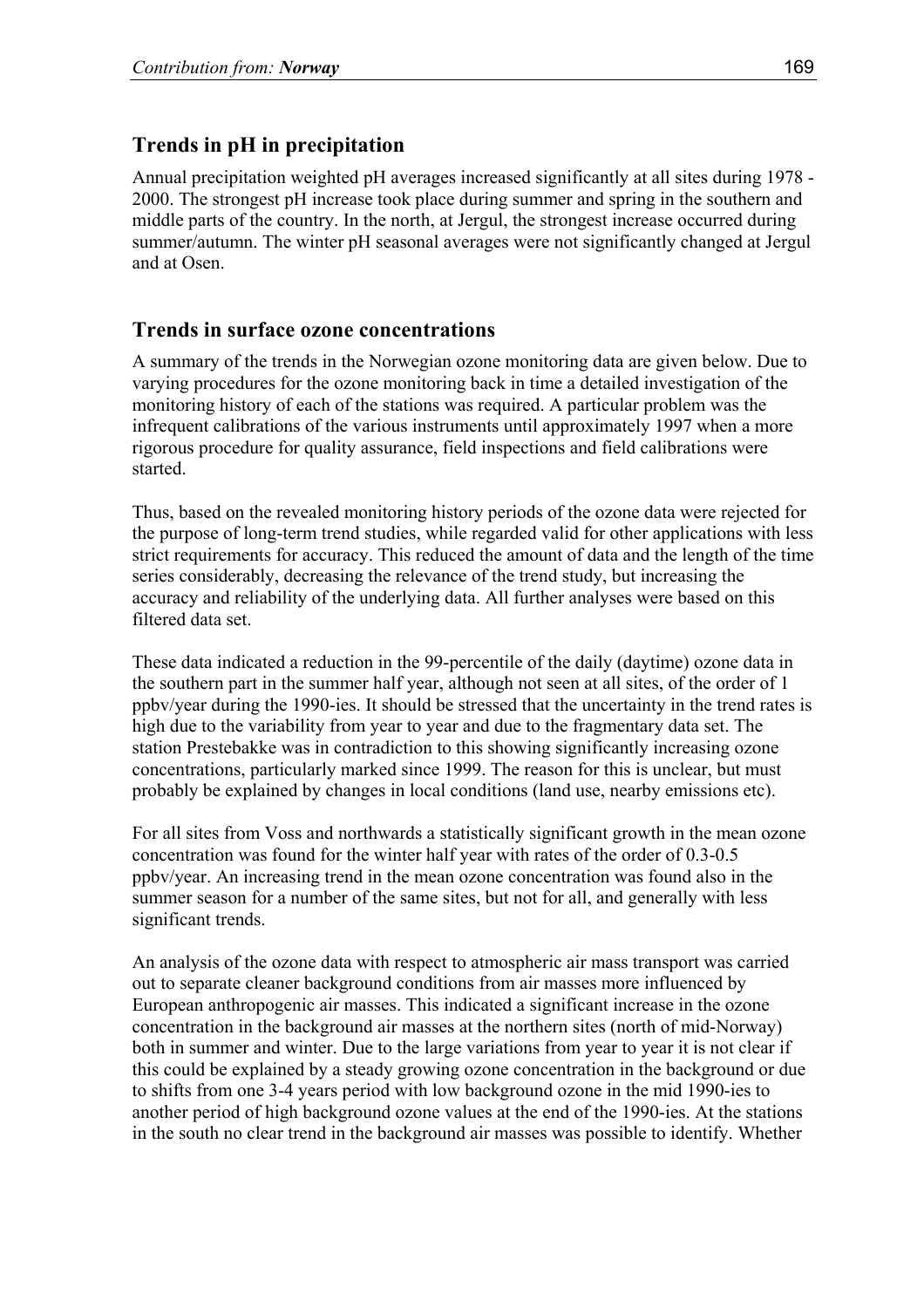this is due to problems of separating the types of air masses or reflects that an increase in background ozone is confined to the northern region is not clear.

Based on the trajectory data used (4-days trajectories for the planetary boundary layer) no clear trends could be seen in the transport pattern itself. Trajectories for Jergul/Karasjok in the far north of the Norwegian mainland indicated higher frequency of transport from E-SE during the last part of the 1990-ies and less periods with background air masses. For the other sites there were no corresponding trends in the frequency of transport sectors.

#### **Trends in heavy metal concentrations**

Lead, cadmium and zinc have been measured in precipitation from 1976 at several sites, and in particles from 1991 at Lista (CAMP), and from1994 at Zeppelin mountain (AMAP). The reductions in the Cd and Pb concentrations in precipitation from 1976 to 2002 at Birkenes in Fig. 15 were above 90%, and about 80% for Zn (Berg et al., 2003).

The time series for air measurements are relatively short and no significant trend is observed for this period neither at Lista nor at Zeppelin, except for nickel. For mercury there is no observable trend in the air concentrations, but there has been a reduction at 40% in the precipitation concentrations at Lista since 1990.



*Figure 15. Trends in heavy metal concentration in precipitation at Birkenes,*  $\mu$ *g/l.* 

### **Trends in concentrations of persistent organic pollutants**

POPs have been measured in air and precipitation at Lista from 1991 and in air at Zeppelin since 1993, Fig. 16. At Lista there is a significant and large reduction in the HCH concentrations in both air and precipitation, α-HCH: 94 and 85% and γ-HCH: 86% and 77% for air and precipitation concentrations respectively. HCB had a significant reduction in the air concentrations only, at 61% (Berg et al., 2003). At Zeppelin Mountain the same reduction are seen for these components in air. The reductions are in compliance with the reduced use of the substances. For PAH measured at Zeppelin there is a clear downward trend, but for other POPs (including chlordanes, PCBs and DDT) the data coverage is too limited to allow for a complete trend analysis.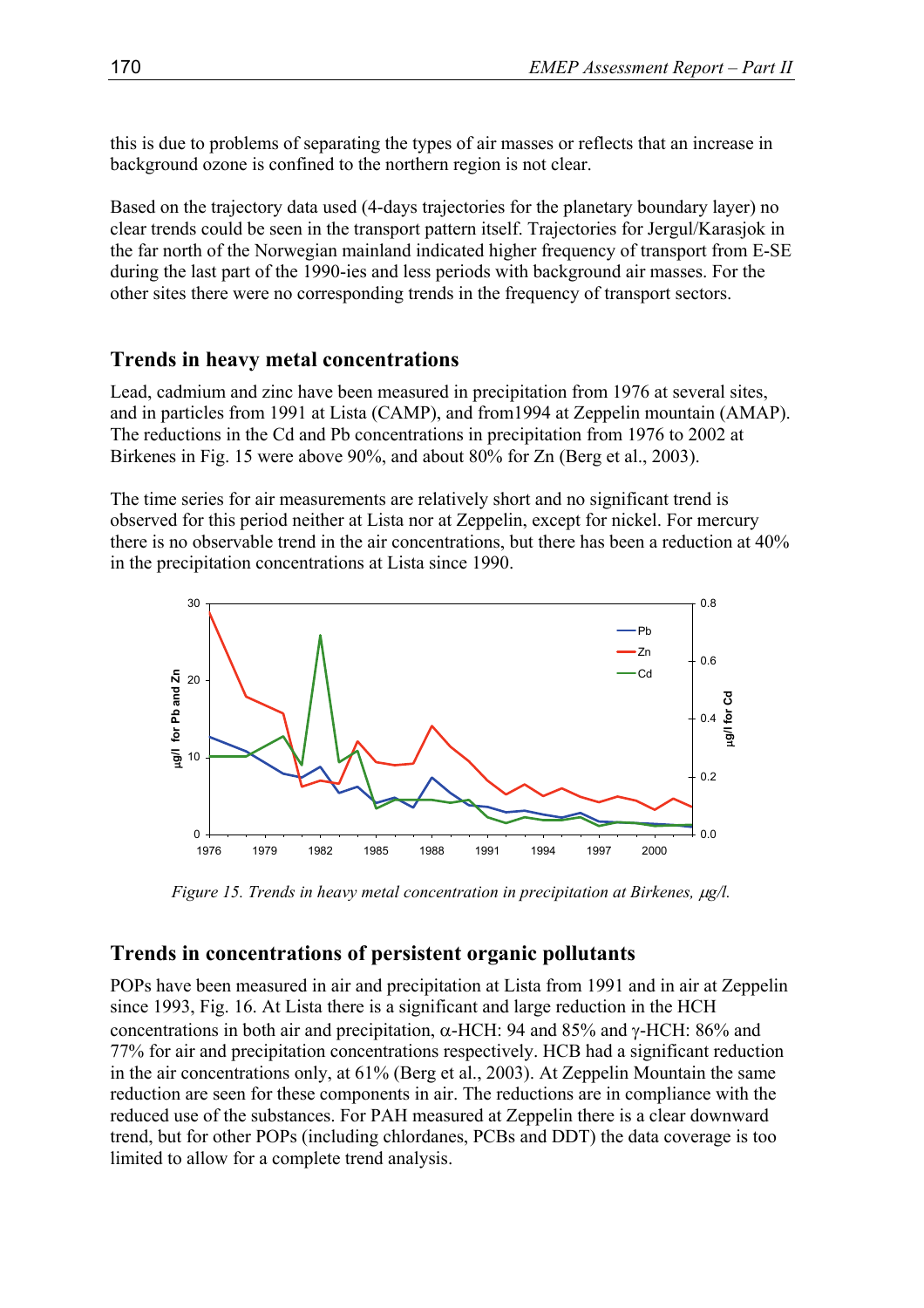

*Figure 16. Trends in α- and γ-HCH concentrations in air at Lista and Zeppelin, pg/m<sup>3</sup>.* 

### **Conclusions**

- The national  $SO_2$  emissions have been strongly reduced and were about 19 per cent of the 1980 emissions by the turn of the century.
- The  $NO<sub>x</sub>$  emissions peaked in 1999, but will have to be reduced further to 156 thousand tones by 2010 in order to comply with the Gothenburg Protocol.
- A small reduction in the  $NH<sub>3</sub>$  emissions has taken place from 1996.
- The non-methane VOC emissions peaked in 1996 and should be reduced further to 195 thousand tones in 2010 in order to comply with the Gothenburg Protocol.
- The concentrations of sulphur dioxide and sulphate in air have been strongly reduced in all parts of Norway. The annual averages of  $SO_2$  and  $SO_4$ air in 2000 were e.g. reduced by 65 and 58 per cent respectively from the 1978/79 averages at Birkenes. Emission reductions in east, southeast, south, and west gave the strongest contributions to the reduced sulphate concentrations in air. The sulphate concentrations in precipitation and the wet deposition in southern and middle parts of Norway have significant down trends at all sites. In the north there are visual decreasing trends from 1987, these are however not significant. Calculations of the total deposition show a strong reduction in the deposition of sulphur compounds over the last twenty years.
- The  $NO<sub>2</sub>$  concentrations in Norway decreased from the late eighties until 1993-1995.
- Concentrations of nitrate in particles and nitric acid have low concentrations in all parts of the country and visual downward trends in the southernmost parts. In northern and middle parts of Norway the concentrations are extremely low. There are significant decreasing concentrations in nitrate in precipitation in the south from the end of the eighties, but no significant trends in other parts of the country. There are no trends in the wet deposition of nitrate.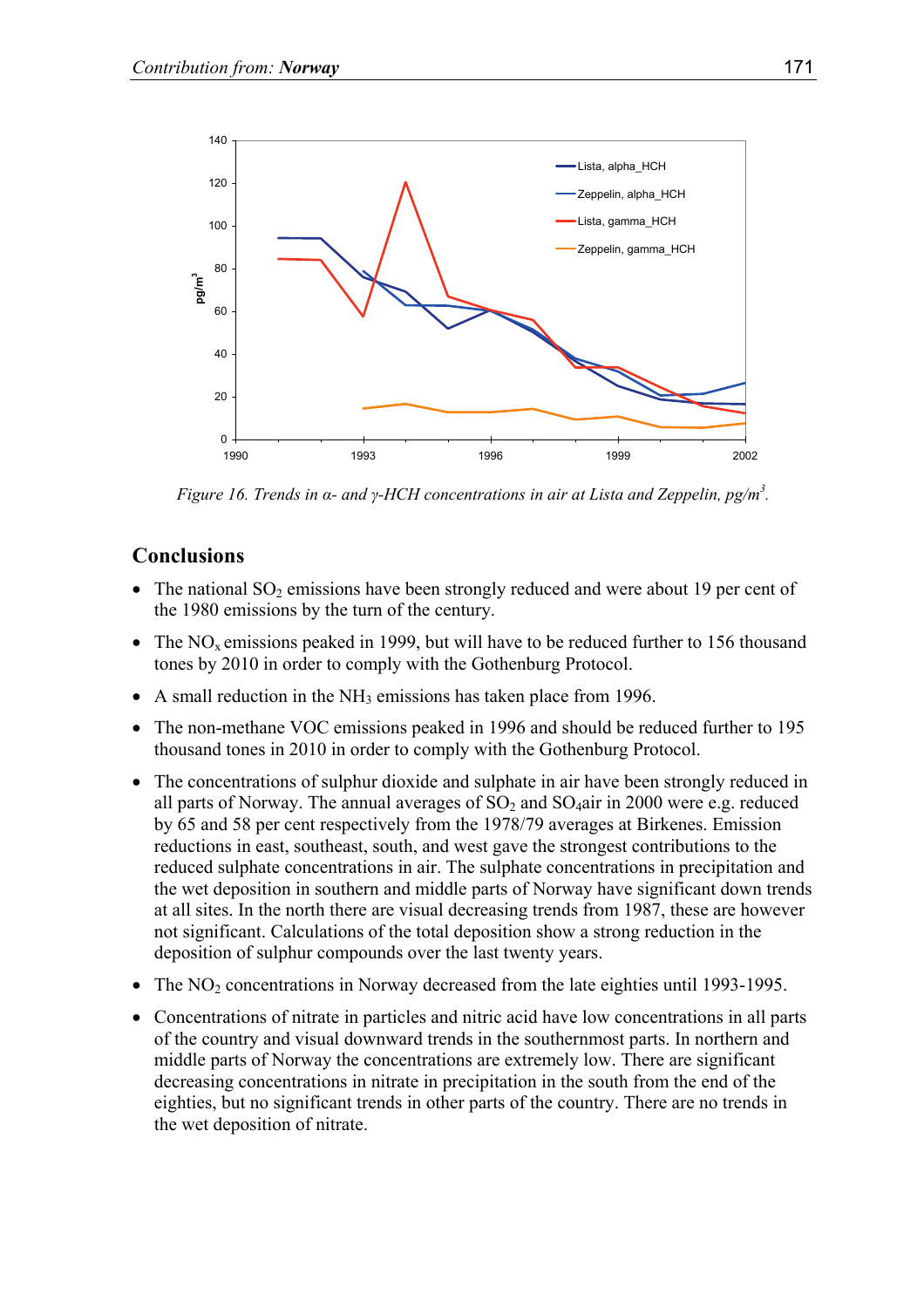- Only one site in southern Norway (Birkenes) had significant downward trends for ammonium; from the eighties in air and precipitation concentrations and in the wet deposition. The corresponding data series in the north (Jergul) indicated decreasing trends in the annual averages of the air concentrations, and in the wet deposition from the end of the eighties.
- Calculations of the total deposition of oxidized and reduced nitrogen components show small changes only over the last twenty years.
- There are indications of decreased concentrations of non-sea salt basecations calcium and potassium in southern Norway from the early eighties until today.
- Annual precipitation weighted pH averages increased significantly in all parts of the country during 1978 -2000.
- The surface ozone data indicate a reduction in the 99-percentiles of the daytime summer measurements in southern Norway, however, not seen at all sites. Significant growths in the ozone winter half-year means are found for all sites from Voss (middle part of southern Norway) and northwards. A similar, but weaker trend is found during summer. An analysis with respect to transport directions revealed significant ozone increases in the cleaner background air masses at the northern sites both in summer and winter. This cannot be seen in the south.
- Concentrations of lead, cadmium, and sink in precipitation in southern Norway have been reduced by about 90 per cent since 1976. Measurements of the particle concentrations the last decade reveal, however, no trends.
- Reductions at 75 to 85 per cent can be seen in the  $\alpha$  and  $\gamma$ -HCH concentrations in air and precipitation, both in the southern part of Norway and in the Arctic the last decade. HCB had a significant but lower reduction in the air concentrations during this period.

# **References**

Barrett, K., Schaug,J., Bartonova,A., Semb,A., Hjellbrekke,A.-G., Hanssen,J.E. (2002) A contribution from CCC to the reevaluation of the observed trends in sulphur and nitrogen in Europe 1978-1998. Input for further evaluation by the national laboratories and for use in the TFMM assessment work. Kjeller, Norwegian Institute for Air Research (EMEP/CCC-Report 7/2000).

Fowler, D., Cape, J.N., Leith, I.D., Choularton, T.W., Gay, M.J., Jones, A. (1988) The influence of altitude on rainfall composition at Great Dun Fell. *Atmos. Environ., 22*, 1355- 1362.

Hole, L.R. and Tørseth, K. (2002) Deposition of major inorganic compounds in Norway 1978-1982 and 1997-2001: status and trends. Kjeller, Norwegian Institute for Air Research (NILU OR 61/2002).

Semb, A., Bartonova, A. ,Schaug, J., Lükewille, A., Tørseth, K. (1998) Pilot measurements of nitrogen containing species in air. Kjeller, Norwegian Institute for Air Research (EMEP/CCC-Report 5/98).